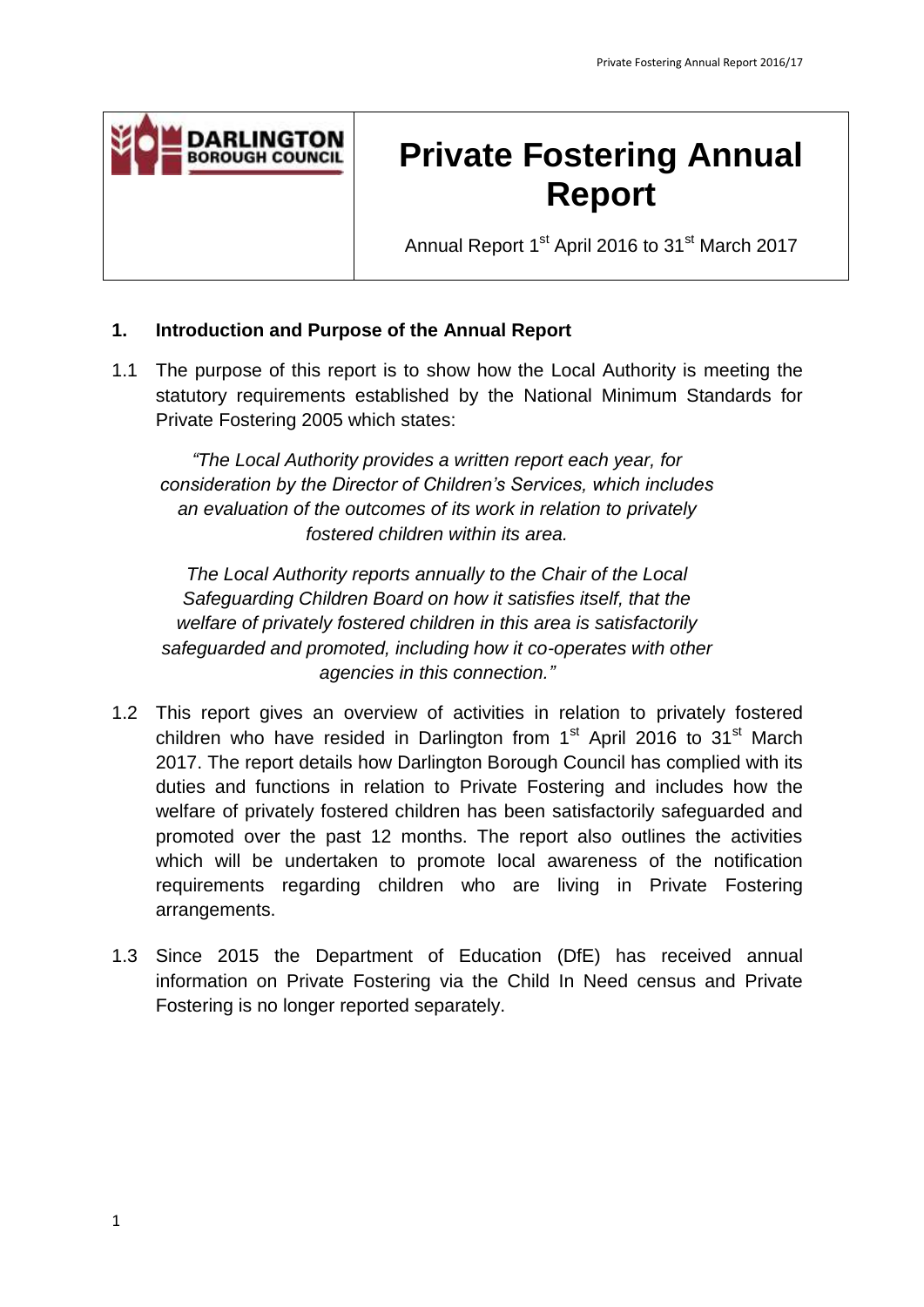These are the factors now reported to the DfE:

| 8A - Privately fostered: concerns that services may be<br>required or the child may be at risk as a Privately fostered<br>child |
|---------------------------------------------------------------------------------------------------------------------------------|
| 8B - Privately fostered: Overseas child who intend to                                                                           |
| return                                                                                                                          |
| 8C - Privately fostered: Overseas child who intend to stay                                                                      |
| 8D - Privately fostered: UK child in educational                                                                                |
| placements                                                                                                                      |
| 8E - Privately fostered: UK child making alternative                                                                            |
| arrangement                                                                                                                     |
| 8F - Privately fostered: Other                                                                                                  |

# **2. Reporting Period**

2.1 As it is the intention of the National Minimum Standards that a report is produced by the Local Authority to reflect a twelve month period of activity, this annual report is based on activity between 1 April 2016 and 31 March 2017.

#### $3.$ **3. What is Private Fostering?**

- 3.1 Arrangements for the regulation of Private Fostering originate from concern following the death of Victoria Climbié in 2000. Victoria was abused and killed when she was a Privately Fostered child living with her Great Aunt; the arrangement had been made by her parents. The Regulations for Private Fostering were codified in the Children Act 2004. Following this, the Replacement Children Act 1989 Guidance on Private Fostering 2005 set out the duties of local authorities in their arrangements for Private Fostering. The National Minimum Standards for Private Fostering were published in 2005.
- 3.2 Private Fostering is defined by The Children (Private Arrangements for Fostering) Regulations 2005 as *"an arrangement made for the care of a child or young person under the age of 16 (under 18 if disabled) with someone other than a parent or close relative for 28 days or more in the carer's home. Close relatives are step-parents, siblings, siblings of a parent, grandparents and aunts or uncles whether by full or half blood or by marriage."* This could be an arrangement by mutual agreement between parents and the carers or a situation where a child or young person has left home against their parent's wishes and is living with a friend and the friend's family. In all Private Fostering arrangements, the parent retains [parental responsibility](http://trixresources.proceduresonline.com/nat_key/keywords/parental_respons.html) for the child or young person.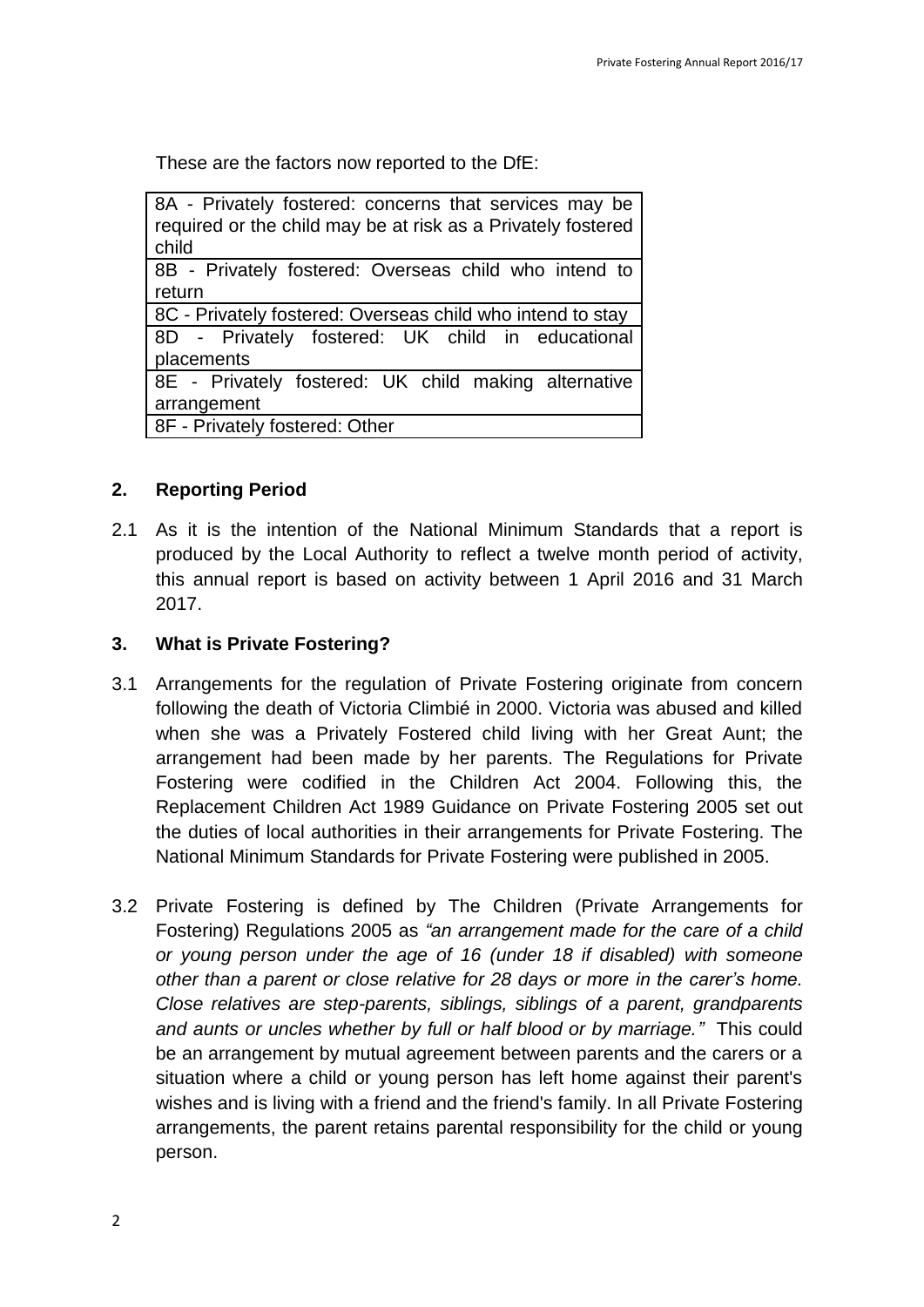- 3.3 Private Fostering arrangements are diverse. Examples of arrangements which are Private Fostering include:
	- Children and young people sent from abroad to stay with another family, usually either for education or on account of health issues
	- Teenagers who, having broken ties with their parents, are staying in short term arrangements with friends or other non-relatives
	- Staying with another family member because their parents have divorced or separated or there has been an argument at home
	- Children of prisoners
	- Language students living with host families
- 3.4 Where it is unclear whether a care arrangement for a child or young person is or is not a Private Fostering arrangement, discussion takes place with the the statutory definition of Private Fostering. Designated Manager for Private Fostering. The Designated Manager may seek legal advice as to whether the arrangement does or does not fall within

# **4. The Designated Manager for Private Fostering**

4.1 The Designated Manager for Private Fostering is a requirement of the National Minimum Standards. The role of the Designated Manager is defined as the manager who can approve assessments of private foster carers, impose requirements on private foster carers or decide to prohibit someone from acting as a private foster carer. The Designated Manager for Darlington is the Assistant Director for Children.

# **5. National Minimum Standards**

 $5.1$ The National Minimum Standards for Private Fostering 2005 establishes the seven outcomes for Private Fostering, linked to a number of 'Standards'.

# **NMS Standard One - Outcome:**

 Relevant staff are aware of local authority duties and functions in relation to Private Fostering.

#### **NMS Standard Two - Outcome:**

The local authority is notified about privately fostered children living in its area.

#### **NMS Standard Three - Outcome:**

The welfare of privately fostered children is safeguarded and promoted.

# **NMS Standards Four – Six - Outcome:**

 Private foster carers and parents of privately fostered children receive advice and support to assist them to meet the needs of privately fostered children. Privately fostered children are able to access information and support when required so that their welfare is safeguarded and promoted.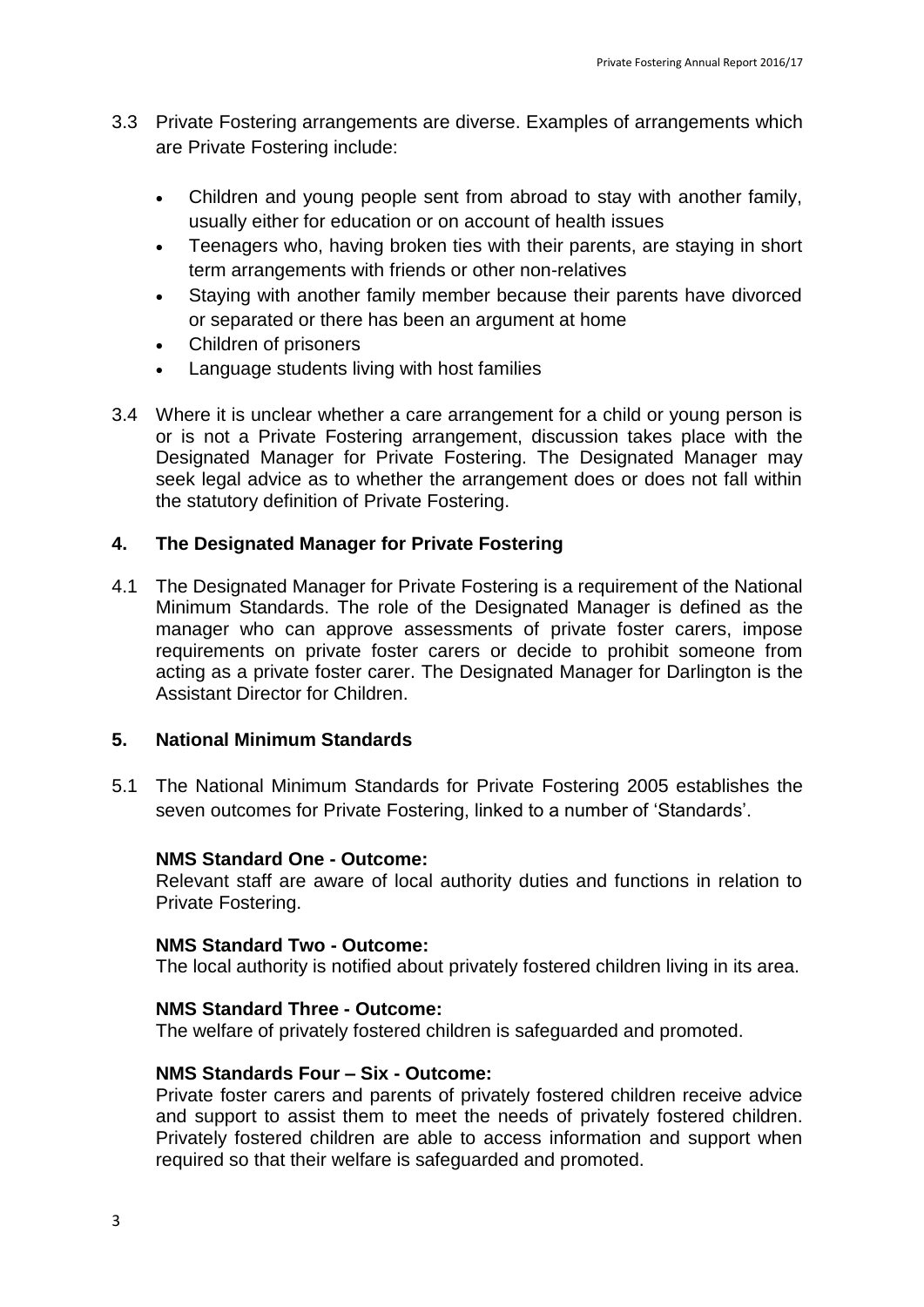# **NMS Standard 7 - Outcome:**

 The local authority monitors the way in which it discharges its duties and functions in relation to Private Fostering.

#### 6. **Monitoring Compliance with Duties and Functions**

- 6.1 There were five notifications of private fostering received by Darlington in this reporting year.
- 6.2 Within the reporting period, no requirements, disqualifications or prohibitions were issued by the local authority to Private Foster Carers.
- 6.3 Borough Council. This is still considered to be likely to be an under- representation of the number of privately fostered children and young people within Darlington. Within this reporting period, there has been one notification to Darlington
- $6.4$  assured with the resulting action plan being forwarded to the Head of All currently active private fostering cases have been audited and quality Service.

# **7. Action Plan November 2017 – March 2018**

7.1 Over the coming year, the following action plan by Darlington Borough Council will be implemented by the Designated Manager for Private Fostering:

# **Appendices**

Appendix 1 – Statement of Purpose

Appendix 2 – Private Fostering Audit tool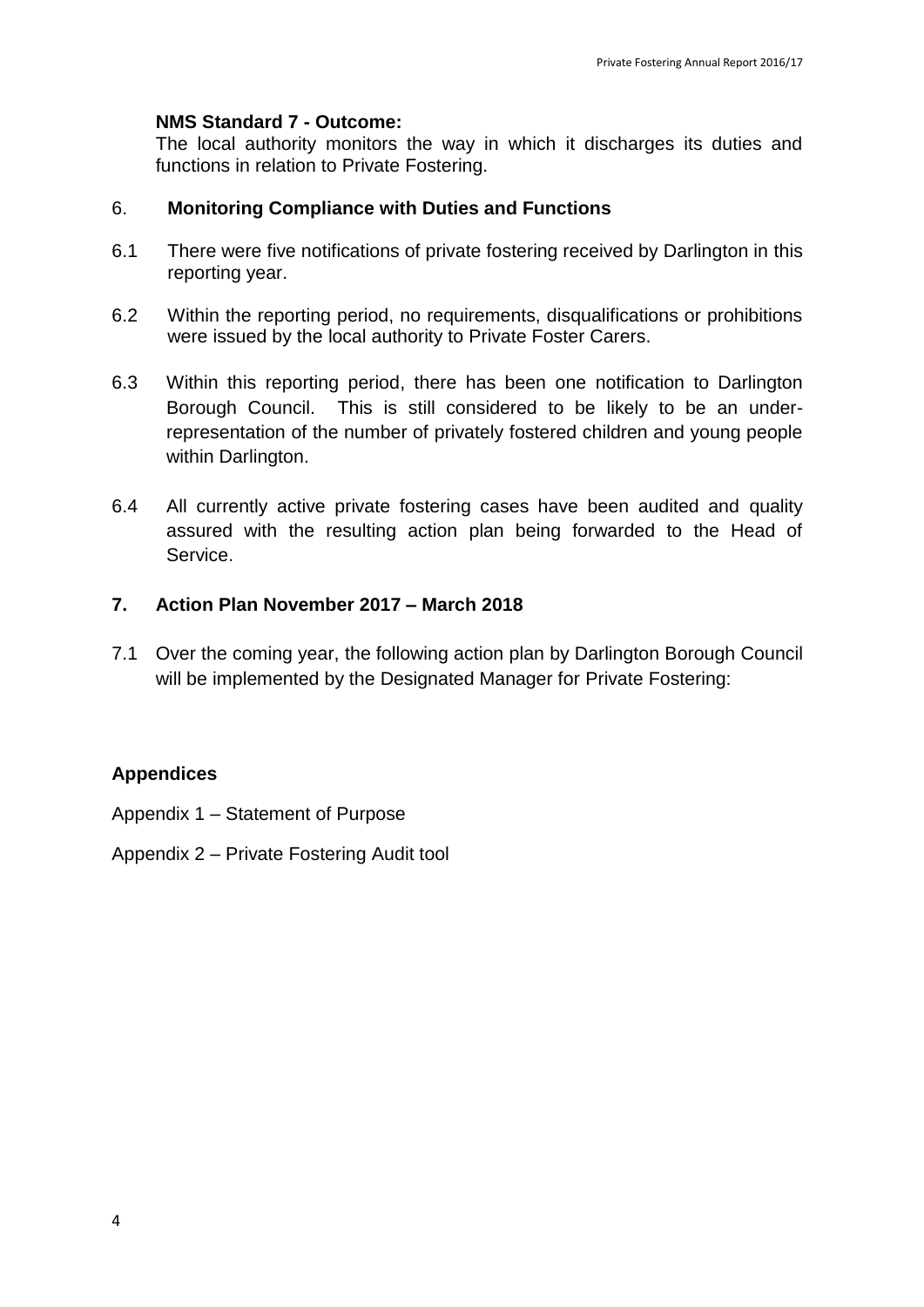#### **PRIVATE FOSTERING ANNUAL REPORT ACTION PLAN**

#### **NOVEMBER 2017 – MARCH 2018**

#### **OUTCOME: TO RAISE THE PROFILE OF PRIVATE FOSTERING AND INCREASE THE NUMBER OF PRIVATE FOSTERING NOTIFICATIONS**

| <b>FOSTERING NOTIFICATIONS</b> |                                                                                                                                                                                                                                                                                                  |                                                                                                        |                  |  |
|--------------------------------|--------------------------------------------------------------------------------------------------------------------------------------------------------------------------------------------------------------------------------------------------------------------------------------------------|--------------------------------------------------------------------------------------------------------|------------------|--|
| <b>NO</b>                      | <b>ACTION</b>                                                                                                                                                                                                                                                                                    | <b>RESPONSIBLE</b><br><b>OFFICER</b>                                                                   | <b>TIMESCALE</b> |  |
|                                | Revised bite-sized training to be provided on Private Fostering to both internal and<br>external professionals.                                                                                                                                                                                  | Head of Assessment,<br>Care Planning &<br>LATC/Workforce<br>Development/LSCB                           | March 2018       |  |
| $\overline{2}$                 | Revised bite-sized training to be provided to all social workers and managers in CAP,<br>FRT and Assessment and Safeguarding to ensure the Private Fostering pathway is<br>followed in LiquidLogic.                                                                                              | Head of Assessment,<br>Care Planning &<br>LATC/Professional<br>Systems and<br><b>Standards Officer</b> | March 2018       |  |
| 3                              | To undertake annual audits of those Privately Fostered children currently open to<br>Children's Social Care using the recently developed audit tool.                                                                                                                                             | Head of Assessment,<br>Care Planning & LATC                                                            | November 2018    |  |
| 4                              | Explore, and if assessed as appropriate, develop a multi-agency steering group to raise<br>the profile of Private Fostering. The group to include internal and external agencies to the<br>Council e.g. the voluntary sector, faith groups, Citizens Advice Bureau, Hospitals, DWP<br>and so on. | <b>Assistant Director -</b><br>Children                                                                | March 2018       |  |
| 5                              | Publish and distribute the newly designed Private Fostering leaflets across the Borough<br>with the support of partner agencies.                                                                                                                                                                 | Head of Assessment,<br>Care Planning & LATC                                                            | March 2018       |  |
| 6                              | Elected Members to promote Private Fostering in their Wards and Clinics via the<br>circulation of leaflets.                                                                                                                                                                                      | <b>Assistant Director -</b><br>Children                                                                | March 2018       |  |